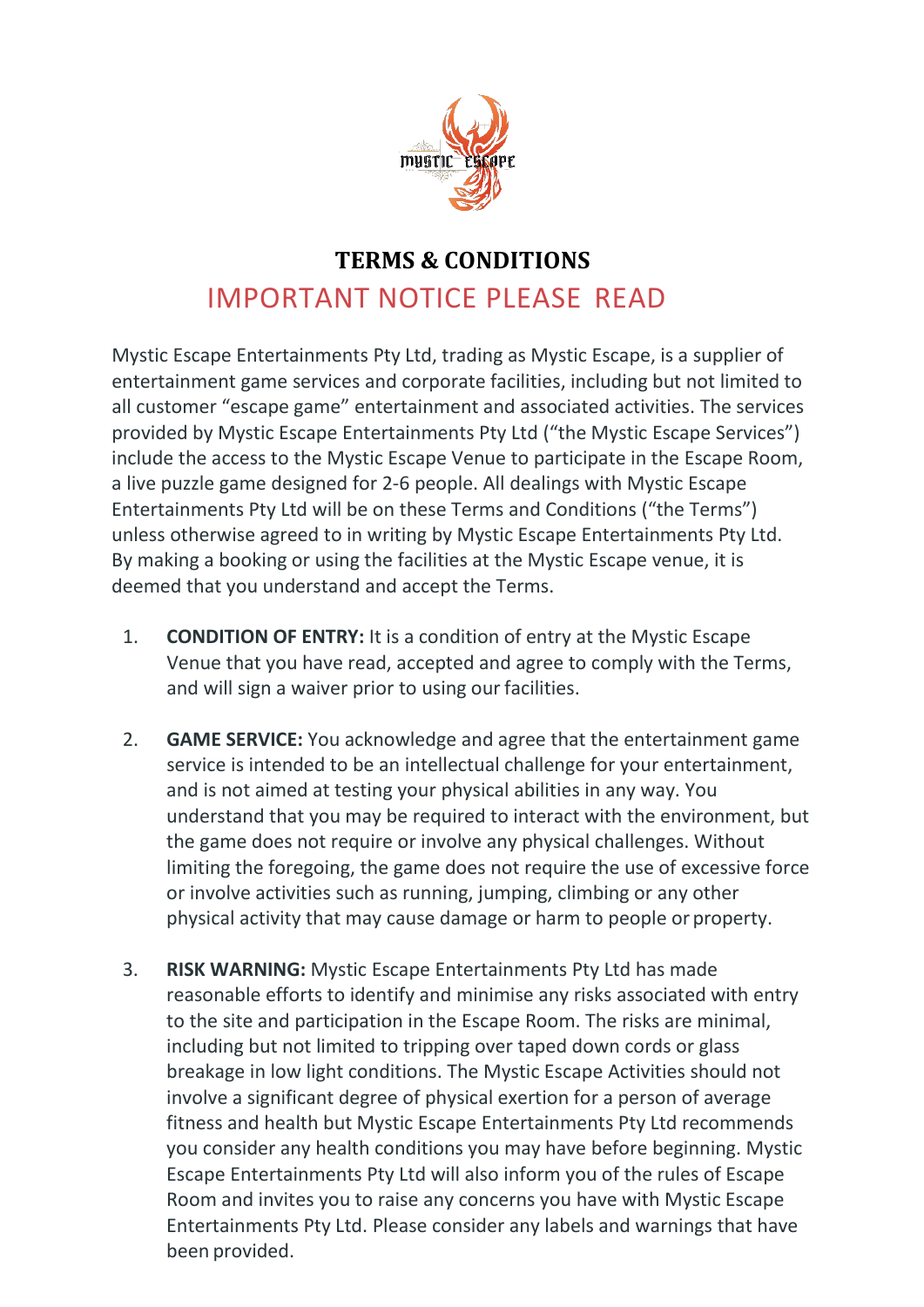4. **LIABILITY:** To the maximum extent permitted by law, but subject to the non-excludable consumer guarantees set in the consumer laws, in noevent will Mystic Escape Entertainments Pty Ltd or its employees, agents and any volunteers be liable in respect of any claim for any indirect or consequential loss or damage including without limitation personal injury, death, financial loss (such as loss of profits or use of capital or revenue or otherwise) or for any punitive, exemplary, special, incidental or consequential loss or damage whether such liability arises in contract, tort (including negligence), equity, breach of statute or statutory duty or breach of any consumer guarantees. You acknowledge and accept to indemnify Mystic Escape Entertainments Pty Ltd for the cost of any damage to the Mystic Escape Venue or to another person's property that is caused by you as a participant in the Mystic Escape. You agree not to abuse or use excessive force when handling items in the Mystic Escape Venue. Without limiting the foregoing, this includes, but is not limited to, damaging or modifying passwords on locks or misplacing items.

**INDEMNITY:** Certain rights and obligations provided for under the Australian Consumer Law and *Fair Trading Act 2012* and the *Competition and Consumer Act 2012* (Cth) ("the Consumer Laws") can only be modified in limited circumstances. These include guarantees to provide services with due care and skill and that are reasonably fit for purpose. The right to sue for personal injury and death caused by breach of the Consumer Laws can be excluded where services provided are 'recreational services' and the loss is not caused by the supplier's recklessness. It is the intention of this waiver to exclude, so far as the law allows, your rights to sue for personal injury and death, including those caused by breaches of the consumer guarantees. Without limiting the foregoing, Mystic Escape Entertainments Pty Ltd, its employees, directors and agents are not liable to you, your dependents or your legal representatives for any personal injury suffered by you as a result of the entertainment game services or facilities not being supplied with due care and skill or not being reasonably fit for their purpose or because of the negligence, breach of contract, statute or statutory duty by Mystic Escape Entertainments Pty Ltd. Subject to the foregoing, you accept all risks and hereby waive the right to sue Mystic Escape Entertainments Pty Ltd, and you release, discharge, and indemnify Mystic Escape Entertainments Pty Ltd, its employees, directors and agents from any claim, action, demand or proceeding which may be made by you or on your behalf or by other parties for, or in respect of, or arising out of any injuries, loss or damage caused as a consequence of your attendance at Mystic Escape or by the use of our facilities.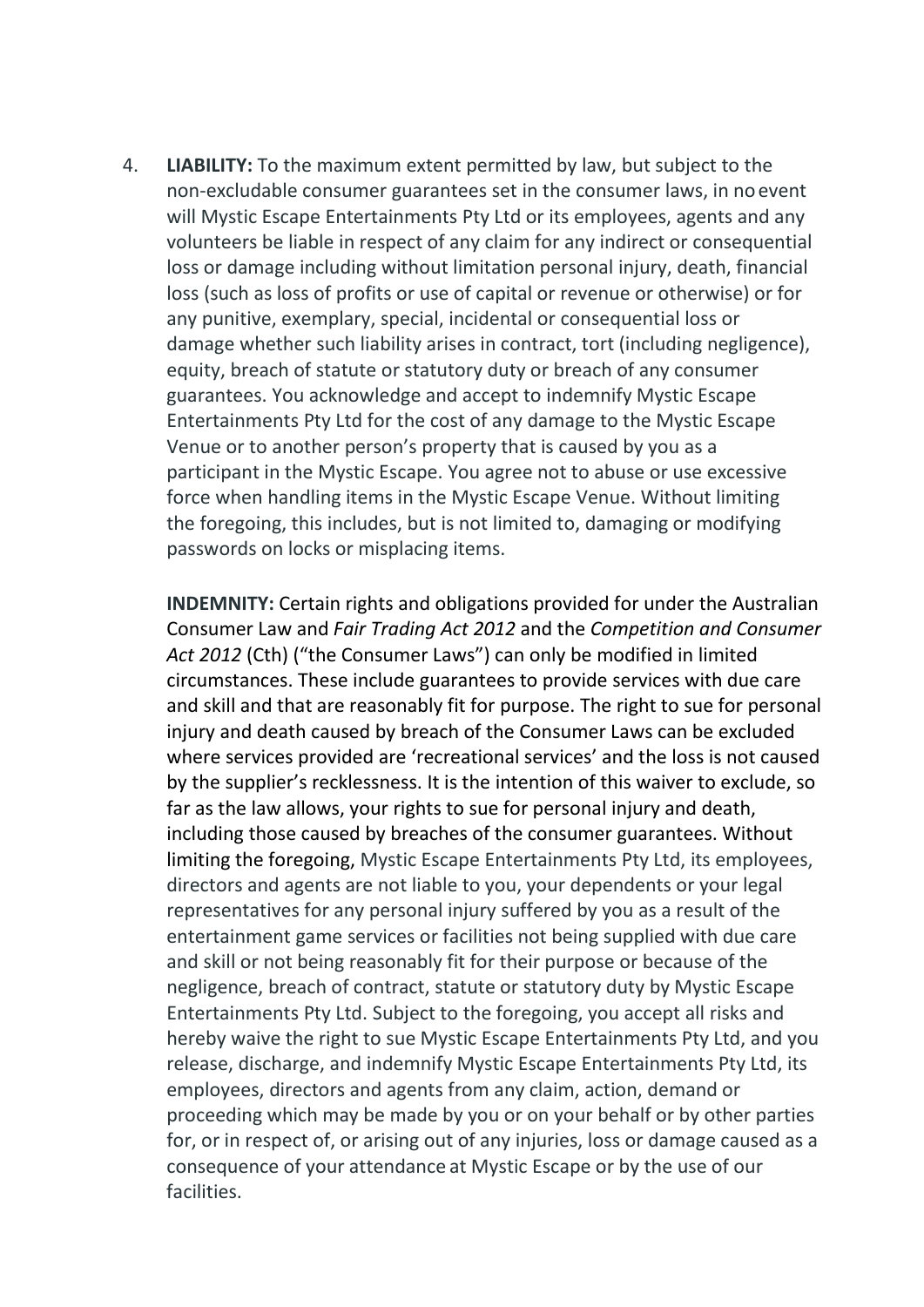- 5. **CONFIDENTIALITY:** You agree not to disclose any photographs, videos, or other information that Mystic Escape Entertainments Pty Ltd considers to be confidential without the express consent of Mystic Escape Entertainments Pty Ltd, including, but not limited to, the puzzles used, the game flow or the elements used, which may be disclosed to you directly or indirectly, in writing, orally or visually.
- 6. **COPYRIGHT:** You are not permitted to use, copy, reproduce, modify, adapt, translate, create derivative works, publish, transfer, distribute or sell information that Mystic Escape Entertainments Pty Ltd considers confidential (in whole or in part) without the prior written consent of Mystic Escape Entertainments Pty Ltd.
- 7. **RIGHT OF ENTRY:** Mystic Escape Entertainments Pty Ltd reserves the right to refuse entry to the Mystic Escape Venue and the use of our facilities.
- 8. **SAFETY SIGNS:** You agree to adhere to all safety signs displayed, or other directions of Mystic Escape, at all times throughout the Mystic Escape Venue.
- 9. **VIDEO SURVEILLANCE:** You acknowledge and agree that you give Mystic Escape Entertainments Pty Ltd express consent to use video surveillance in order to assist with the game flow when reasonably necessary, or to if necessary in the event of damage caused to the Mystic Escape Venue or Mystic Escape Entertainments Pty Ltd's property.
- 10. **HEALTH CONDITION:** As a matter of precaution, you are not permitted to use the Facilities if you are in poor health or are impaired by medical conditions that could be worsened by the use of the Mystic Escape facilities. You are responsible for managing your own safety and if in doubt, should consult an Mystic Escape team member or medical professional.
- 11. **MEDICAL TREATMENT:** You authorise Mystic Escape Entertainments Pty Ltd to take all reasonable steps that are reasonably necessary in the event of personal injury and you agree to indemnify Mystic Escape Entertainments Pty Ltd for any costs incurred as a result of emergency medical treatment and ambulance transportation. Despite the foregoing, Mystic Escape Entertainments Pty Ltd will not be held liable if the steps taken to obtain medical treatment are inadequate.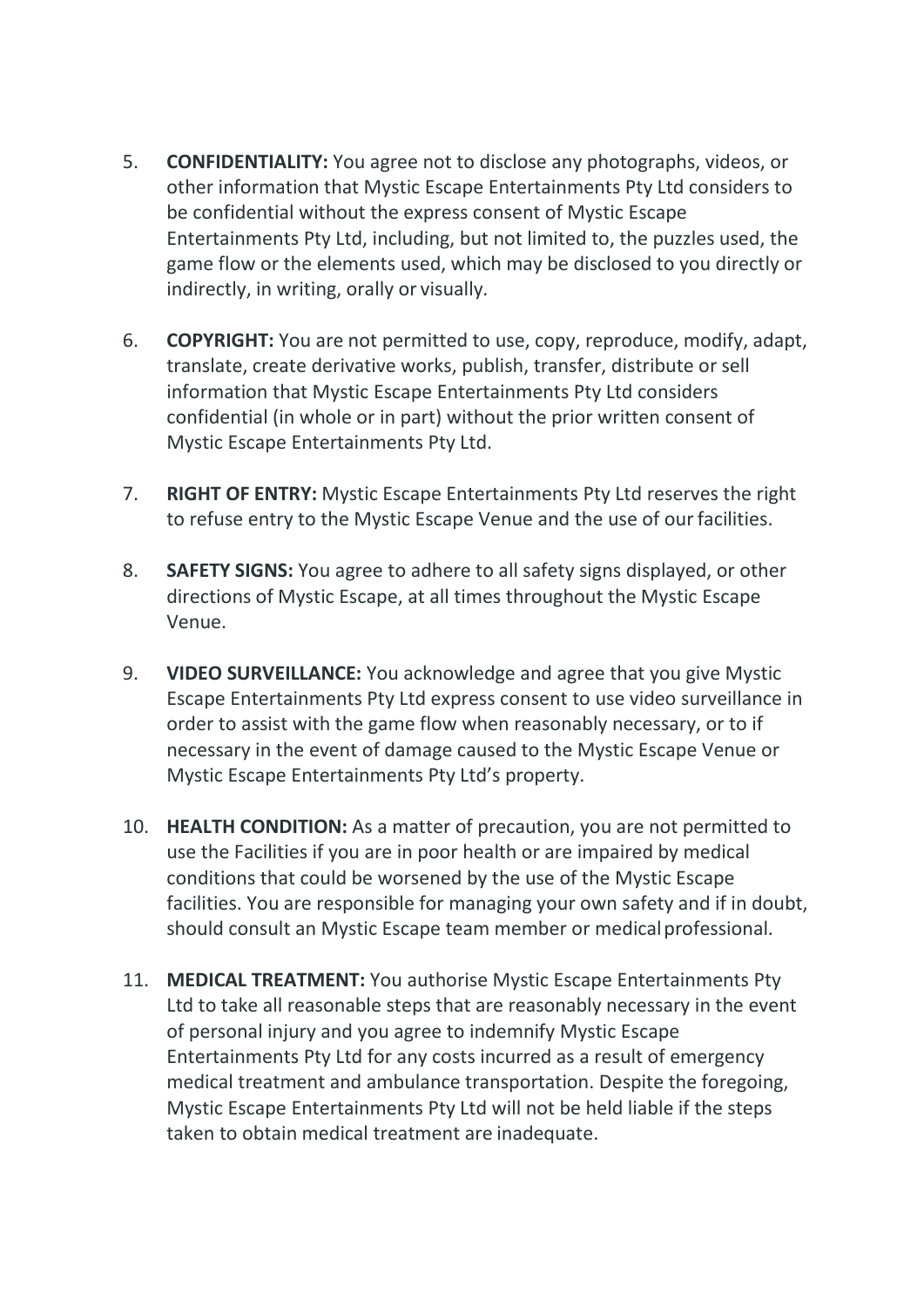12. **BOOKINGS:** If you are booking on behalf of a group, please ensure that you have the consent of all members of the party before making a booking and that all members of your party have read and agree to be bound by these terms and conditions. The person who signs the booking form or completes the booking online or by telephone will be the "lead name" for the purposes of the booking. The lead name must be 18 years of age or over at the time of booking. The lead name is responsible for payment of the total booking price, which may include any subsequent cancellation or amendment charges that may be payable. The lead name must confirm that all the other members of the party agree to be bound by these terms and conditions and provide accurate and full information to the remainder of the group in relation to the booking, including any subsequent changes.

We reserve the right to return your booking money and decline to issue a confirmation at our absolute discretion. A contract will exist between you and us when we issue a confirmation email to the lead name that will confirm the details of your booking. Upon receipt, if you believe that any details on the confirmation information or any other document are wrong you must advise us immediately as changes cannot be made later and it may harm your rights if we are not notified of any inaccuracies.

Should any additional members of the group be added at a later date, it remains the responsibility of the lead name to ensure that any such members agree to be bound by these terms and conditions and are in receipt of all relevant information relating to the booking.

If you are intoxicated or under the influence of drugs when you reach the Mystic Escape premises, you will not, under any circumstances, be allowed entry to the premises or to play the game and you will not be refunded.

- 13. **CANCELLATIONS**: Mystic Escape Entertainments Pty Ltd will not offer any refund for confirmed bookings, purchased vouchers or in case of a no-show.
- 14. **CHANGES TO BOOKINGS**: Amendments to your pre-booked sessions to another available session can be accepted if the request is received up to 5 days prior to the session date. Any amendments requested within 5 daysof the session date will be reviewed us on a discretionary basis.